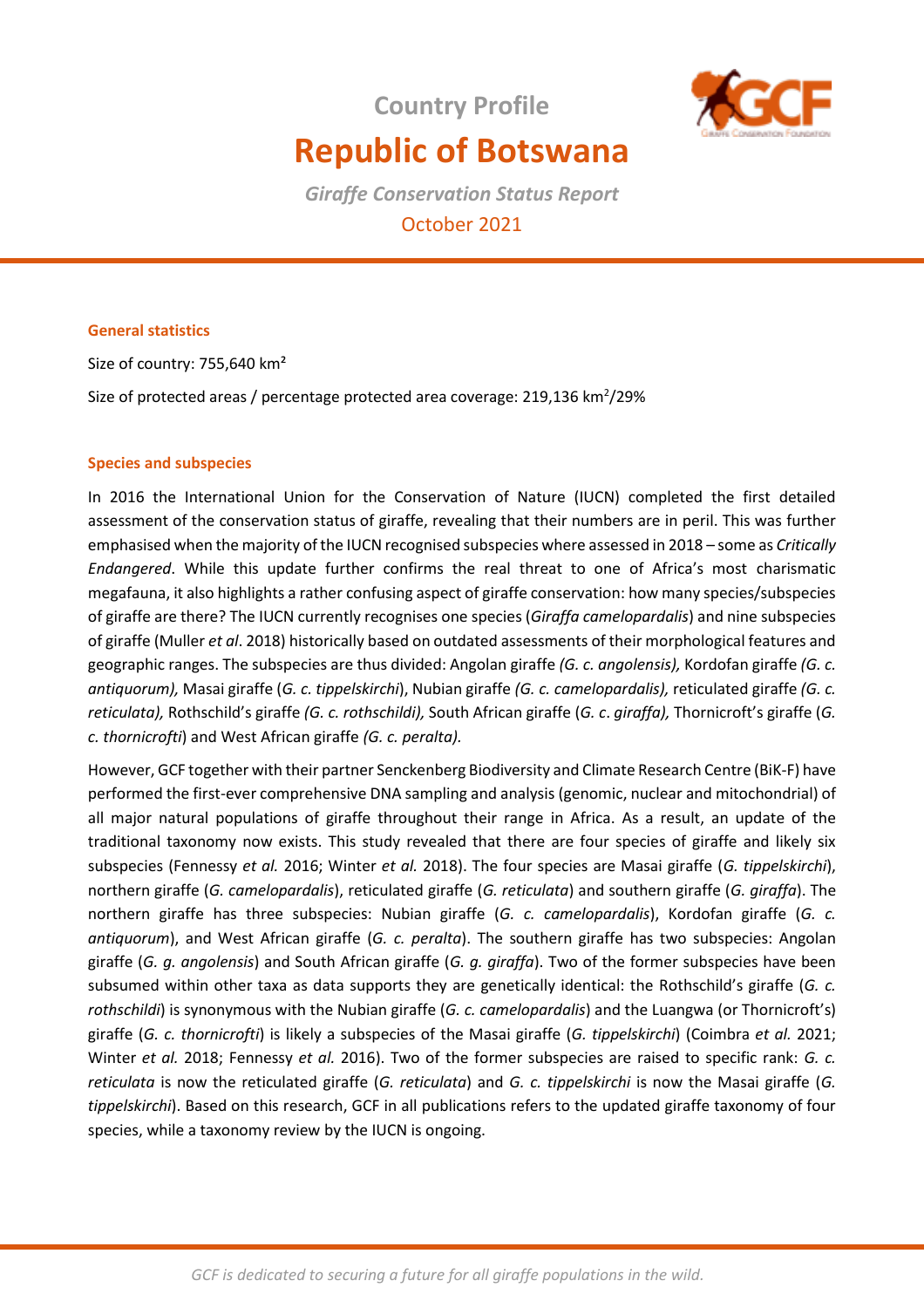The following species and subspecies of giraffe are found in the Republic of Botswana:

**Species:** Southern giraffe *Giraffa giraffa* **Subspecies:** South African giraffe *Giraffa giraffa giraffa* Angolan giraffe *Giraffa giraffa angolensis*

## **Conservation Status**

**IUCN Red List (IUCN 2018):**  *Giraffa camelopardalis* (as a species) – Vulnerable (Muller *et al.* 2018) *Giraffa giraffa* (as a species) *–* Not Assessed *Giraffa giraffa giraffa –* Not Assessed *Giraffa giraffa angolensis –* Least Concern (Marias *et al*. 2018)

#### **In the Republic of Botswana:**

In the Republic of Botswana (referred to as Botswana in this report), giraffe have been classified as a protected animal under Section 17 of The Wildlife Conservation and National Parks Act 1992 (Government of Botswana 1992). This legislation allows for the hunting and capture of giraffe under special circumstance and through a permit granted by the Director of the Department of Wildlife and National Parks (DWNP) within wildlife management areas. As of January 2014, new legislation made hunting laws more stringent and banned the hunting of all protected animals, with some exceptions allowing hunting under special permits (for disease control, property protection, research, etc.) on privately owned land (Government of Botswana 2014).

# **Issues/threats**

Botswana is one of the only African countries considered to be a haven for wildlife species (Mogomotsi *et al.* 2020). Ninety percent of Botswana's landscape is covered in savanna and 84% by the Kalahari Desert (Botswana Tourism Organisation 2016). The country has four national parks and six game reserves, with giraffe occurring both within and outside of all these areas (DWNP 2012). Their habitats range from dry savannah of the Central Kalahari Game Reserve (CKGR) to the wetlands of the Okavango Delta and Chobe National Park (NP) which, along with wildlife areas in neighbouring countries, comprises one of the most valuable ranges of natural savanna and wetland habitats remaining in Africa (East 1999). Tourism accounts for the country's second largest source of income (Central Intelligence Agency 2017). Therefore, any potential loss of giraffe and other iconic species could result in the loss of income and economic benefits (Lindsey *et al.* 2011). Despite giraffe population sizes being relatively stable throughout the country (DWNP 2012), persistent threats against giraffe need to be monitored and mitigated for the benefit of the species and the country long-term. Botswana has firm laws regarding the protection of wildlife, however they still face several major conservation issues. Main threats to giraffe in Botswana include illegal hunting (poaching), habitat loss and fragmentation as a result of expansion of agricultural activity and human development, climate change, and a general lack of education in wildlife conservation (Muller *et al.* 2018).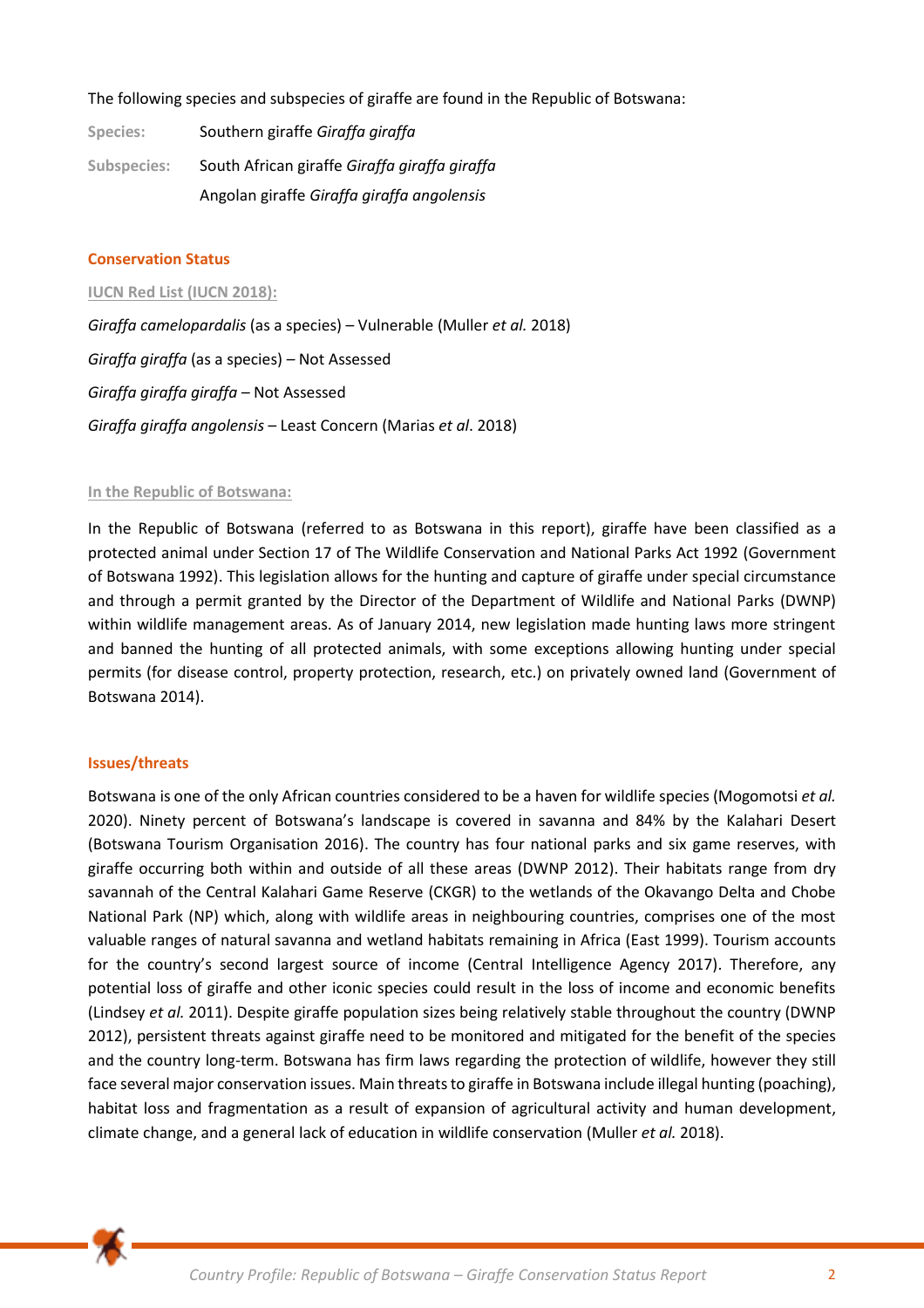Illegal hunting (poaching) is one of the most severe threats to giraffe and other wildlife across Africa (Lindsey *et al.* 2013). In Botswana, giraffe are illegally hunted for their meat (Rogan *et al.* 2015), bones (Barbee 2015) and for body parts such as their hide, ears and tails (Muller 2008). Statistics Botswana (2015) reported that incidences of poaching increased from 2009 to 2013, with Rogan *et al.* (2015) estimating an annual average 98 giraffe are killed for the illegal bushmeat market. In 2014, Botswana issued a complete ban on legal hunting that had been allowed for certain wildlife species (excluding giraffe). A common concern since the start of this complete hunting ban is that local people who traditionally hunted for subsistence could no longer legally adhere to this tradition. However, since many Batswana, including the San, have taken up farming practices, the claim that they are hunting for subsistence comes with a critical caveat highlighted by Rogan *et al.* (2015): "Just because people eat bushmeat, doesn't mean they need bushmeat to eat.". Furthermore, they hypothesised that farming seemed to be supplemented by bushmeat hunting as an alternative source of food and income, allowing for more livestock to be sold. With an ever increasing human population, Pires & Moreto (2011) proposed that more livestock owners would turn to hunting, and deplete the resources that supply Botswana's tourism sector (i.e. wildlife), driven by personal gain, or the tragedy-of the-commons model of overexploitation. Both poachers and consumers of bushmeat are often unaware which species are declining and usually assess the change in population sizes incorrectly. It is often assumed that hunting for bushmeat does not affect population size and that, in terms of hunting, giraffe are an inexhaustible resource (Rogan *et al.* 2015).

In Botswana, the majority of the population generally perceive wildlife as a financial burden with little benefits seen for local communities. Despite the stringent laws about bushmeat hunting, poachers are rarely deterred as penalties are often far less severe than the profit of hunting e.g. reduced fines, suspended sentences, or no fine or prison sentence despite conviction (Rogan *et al.* 2015; Barnett 1997). Coupled with the fact that firearms are relatively easily accessible on the informal market, there is little to deter poachers from hunting giraffe and other wildlife. Some poachers evade conviction all together, for example, during a 30-month period starting from 2009, 64 suspects were arrested for poaching in the NG26 Concession in northern Botswana but no one was convicted (Lindsey *et al.* 2013). However, to accompany the government's goal of increasing wildlife numbers, Botswana's military police has unofficially adopted a "shoot-to-kill" policy towards suspected poachers. Patrolling for poachers has become more widespread, assisted with the introduction of surveillance aircraft in 2016. While anti-poaching efforts can have an impact on illegal hunting, the potential cost of legal punishment is low or non-existent and poaching is still not sufficiently discouraged. This is further bolstered by the fact that the personal investment of a poacher is very low.

Botswana has enjoyed economic growth and reduction in poverty over the last decade (The World Bank 2016b). Many people are moving to cities (Statistics Botswana 2015b), but still retain ties with rural areas. According to Lesetedi (2003), 91.9% of citizen migrants that moved to Botswana's capital Gaborone still own land elsewhere in the country, including 64.7% owning farmland. Despite a flourishing economy, many citizens still live under the poverty line and/or have no source of income other than crop farming, meat production or in increasingly fewer instances, dairy farming (Moreki & Tsopito 2013). In rural areas, cattle farming is the largest source of income. Increasing population and an ever-growing cattle production in Botswana has largely resulted in new farms encroaching on giraffe and other wildlife habitat. More than half of Botswana's households own livestock, and it is estimated that 45.9% of the land (as of 2014) is used for agriculture (The World Bank 2016a). Allowing for land to be used in the cattle industry in central and southwestern regions has led to confining wildlife in these areas to the Central Kgalagadi-Khutse Game Reserves and the Transfrontier Conservation area (East 1999). According to East (1999), these protected areas are large enough to maintain large stable or increasing populations of giraffe and other wildlife, in the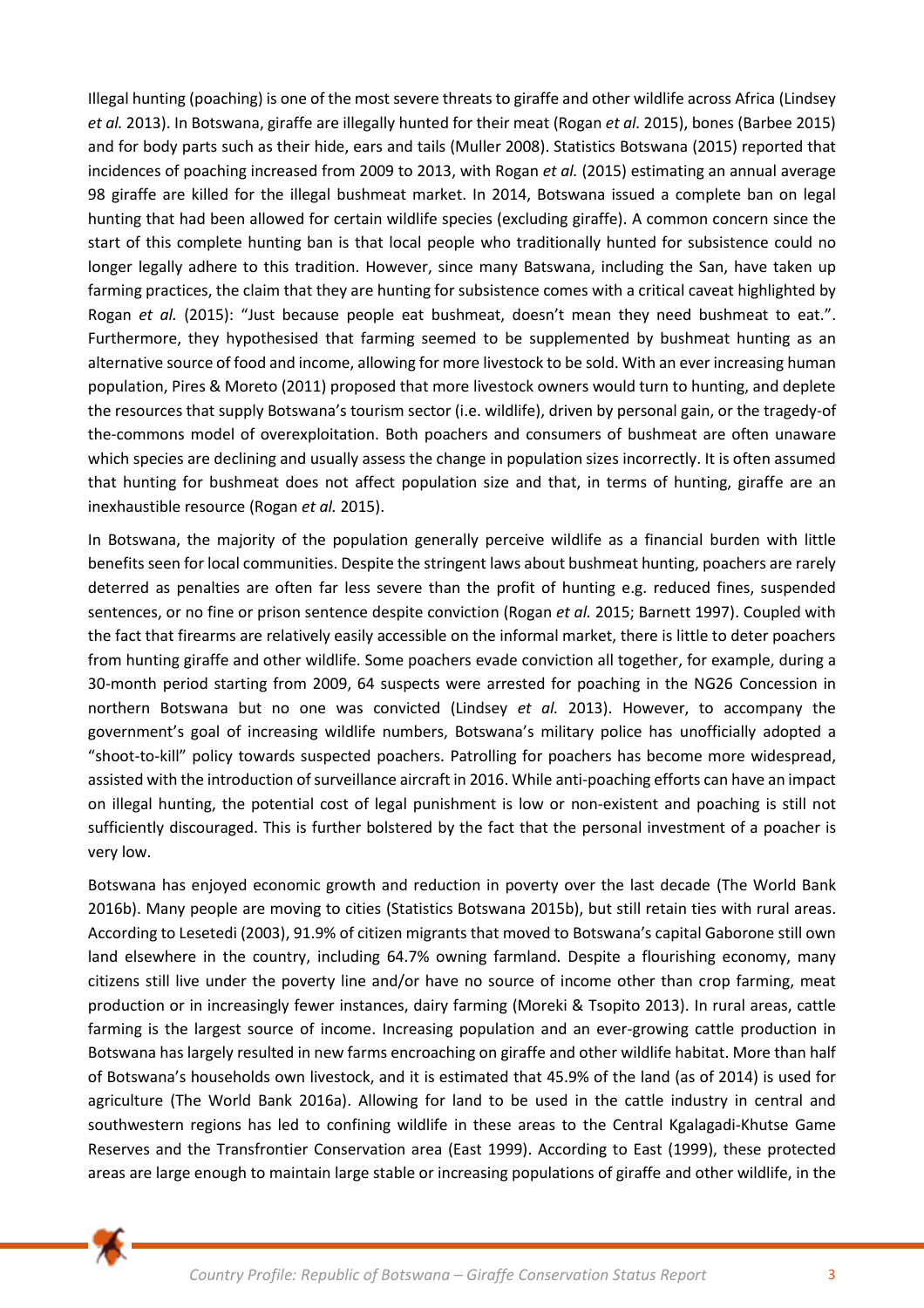face of encroachment elsewhere. However, the encroachment of farmland into the habitat of wildlife (which is prevalent all throughout the country) can lead to more human-wildlife conflict. For example, giraffe may create a negative attitude through crop destruction (Leroy *et al.* 2009). In an attempt to prevent loss of wildlife and wildlife areas, the DWNP devised a plan in the early 1980s to designate certain areas of the country, particularly around parks and reserves, as "wildlife management areas" (Parry & Campbell 1990). The purpose was to create buffer zones with a primary focus on wildlife, but the land could still be used commercially at the same time, provided that this would not negatively impact wildlife conservation. These wildlife management areas were meant to boost the economy of rural areas by allowing local people to manage the wildlife and stimulate commercial activities such as photographic safaris and hunting. However, the plan was implemented without the participation of local stakeholders and consequently lacks the support of the very people it was aimed to assist (Mbaiwa & Darkoh 2005). Furthermore, the wildlife management areas do not prevent fencing nor the allocation of land to livestock farming outside of "livestock free" zones (Government of Botswana, 1992).

Deforestation for commercial use also disrupts the connections between seasonal ranges of wildlife and/or hinder the extensive ranges of large mammals. This habitat fragmentation threatens to decrease wildlife populations. Particularly in the upper western sections of the Okavango Delta, deforestation linked to increased grazing is destroying large tracts of land (DWNP 2010). The Okavango Delta is home to the largest numbers of giraffe in Botswana, and its system fulfils a very important ecological function by controlling microclimates and collecting and storing carbons and nutrients and directing these downstream (Bradley *et al.* 2007). The known threats for the existence of the Okavango Delta and the animals that depend on it include fragmentation of habitats and reallocation of land, encroachment of human settlements, and pollution from chemicals used in agriculture (Hamandawana & Chanda 2010).

As an inland delta in a semi-arid desert, the Okavango Delta is sensitive to drying out. Despite this delicate balance, water is increasingly extracted from the Okavango Delta and its tributaries for agricultural use, in particular in Namibia, and plans exist for the construction of numerous dams upstream in Angola. If implemented, these development activities will greatly modify the flow and volume of water needed to sustain the delta and affect the species that depend on it (Hamandawana & Chanda 2010).

Another potential for further habitat fragmentation is due to the fact Botswana is bisected by a veterinary fence line, dividing the country into northern and southern sections. This veterinary fence line was initially erected to prevent the spread of foot & mouth disease from wild animals to livestock. While the fences were detrimental to the population of wildebeest and zebra due to disruption of their migration, they did not cause the extensive loss of broader wildlife species that was predicted (East 1999). Furthermore, large parts of the fence line are now degraded, opening conduits for wildlife to traverse through. In an aerial survey of the Okavango Delta, 26 breaks were noted along the border fence with Namibia, which ranged from 3-40m in length (Chase 2011), while a 35km break in the Northern Buffalo Fence functions as an effective corridor for wildlife moving between the Okavango Delta and Angola via Namibia's Zambezi Region (Chase & Griffin 2009; Albertson 2010). Giraffe ranges may depend on season and forage availability (McQualter *et al.* 2015), and as such fences might prevent their natural movement. Furthermore, animals can become entangled in fences (Albertson 2010) and die from dehydration (Darkoh & Mbaiwa 2014), or fall victim to predators that use the fence for hunting.

Climate is another important factor that affects wildlife population numbers in Botswana. The country experienced a 20-year drought that started in the early 1980s and this offers a possible explanation for the decrease of multiple wildlife species, including giraffe in the northern Ngamiland and Moremi GR (Chase *et al*. 2015; Gifford 2013). As highlighted, the Okavango Delta is sensitive to drought, and relies on rainfall in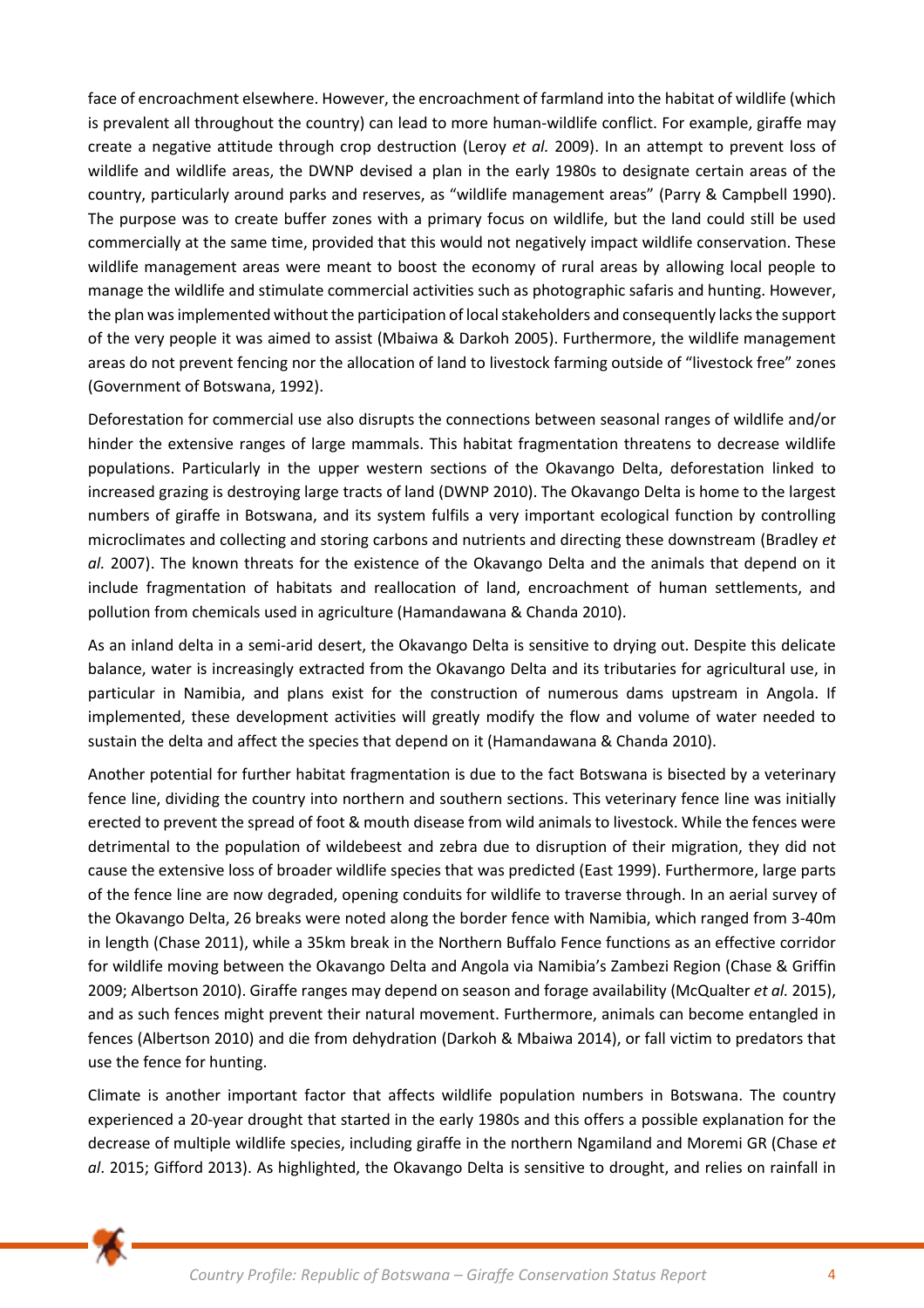Angola, and to a lesser extent Namibia and Botswana, to supply the floodplains. The average rainfall and flood levels in the Okavango Delta continued to drop during the 1990s with the lowest annual flood level in 1996 (since recording started in the 1920s). Surprisingly, Chase *et al.* (2015) found that giraffe populations in Ngamiland were actually lower in years with greater flows, possibly a result of displacement.

## **Estimate population abundance and trends**

In 2014 Bock *et al.* reported that giraffe in the CKGR and Khutse GR were Angolan giraffe, genetically different from the South African giraffe found in the countries north, and as such should be distinguished appropriately. This distinction was further solidified with genetic analysis performed by Fennessy *et al.* (2016) and Winter *et al.* (2018). Therefore, within Botswana the South African giraffe subspecies is found in northern part of the country, including Chobe NP, Moremi GR, the Okavango Delta, Makgadikgadi Pans and Nxai Pan NPs, and outside of protected areas across Ngamiland. The Angolan giraffe is found in the central and southern part of the country in CKGR and most likely as well in the Khuste GR, unprotected areas in the Ghanzi, the Kgalagadi District, the Kwenenge, and the Kgatleng Districts. The giraffe found in the Tuli Block in southeastern Botswana and throughout the Central District are likely hybrids of the Angolan and South African giraffe subspecies, however targeted analysis is required to better understand (J. Fennessy pers. comm.).

#### **Historic**

Botswana is a remarkably flat country, without mountains to geographically segregate the land. As giraffe take in most of their water through consumption of vegetation (Fennessy 2004), the dry environment has not detered giraffe from spreading throughout the country. Giraffe formerly occurred abundantly throughout the savannahs of northern and central Botswana (East 1999), and rock paintings of giraffe in the Tsodilo Hills suggest that giraffe occurred in the far northwest of the country as well. Krumbeigel (1939) proposed that *Giraffa giraffa angolensis* occurred historically in Botswana, as well as what was known as *Giraffa camelopardalis capensis* (now the South African giraffe *Giraffa giraffa giraffa*) at the time. Cambell & Child (1971) reported that giraffe were common along the Molopo River down to Bokspits in the southernmost areas since at least the 1830s up through 1895. Based on journals of Andrew Geddes Bain (1949) and Gordon Cumming (1850), it was determined that giraffe were abundant in the south east in 1836 and 1843, respectively. Bryden (1891) suggested that giraffe were found at least as far east as "no great distance from (…) Shoshong", and that in 1891, heading from Shoshong to Lake Ngami, giraffe were first encountered "in the bush and forest-region beyond Kanne (present day Tlabala)" in a waterless tract, likely referring to the Kalahari bush. He noted that between the Boteti River and halfway to Lake Ngami, Khama (III) restricted hunting of giraffe to him and his people. Furthermore, he described their distribution stretching north from "Khama's country" to Victoria Falls, and west towards Chobe and Mababe Rivers, as well as north of Lake Ngami in "Moremi's country", and down south from the Boteti into the central Kalahari. From hearsay, he reported of giraffe as far south as the Molopo River, which forms a large portion of the border between southern Botswana and South Africa, as well as north west towards the Okavango River. However, Bryden (1891) also mentioned that giraffe no longer occurred westward of Lake Ngami, stating that Namaqua hunters "were too active". Overall, this description of the distribution in 1891 roughly encompassed Botswana north of the Boteti River, parts of the central Kalahari from the Boteti River down south to the Molopo River, and further east than the current distribution suggests. Bryden further noted that hunting of giraffe was abundant and remarked on their rapid decline. Sidney (1965) reported that they were "fairly plentiful in the Ngamiland and Chobe districts" and also occurred south of "Lake Makarikari" (this probably refers to the Makgadikgadi Pans).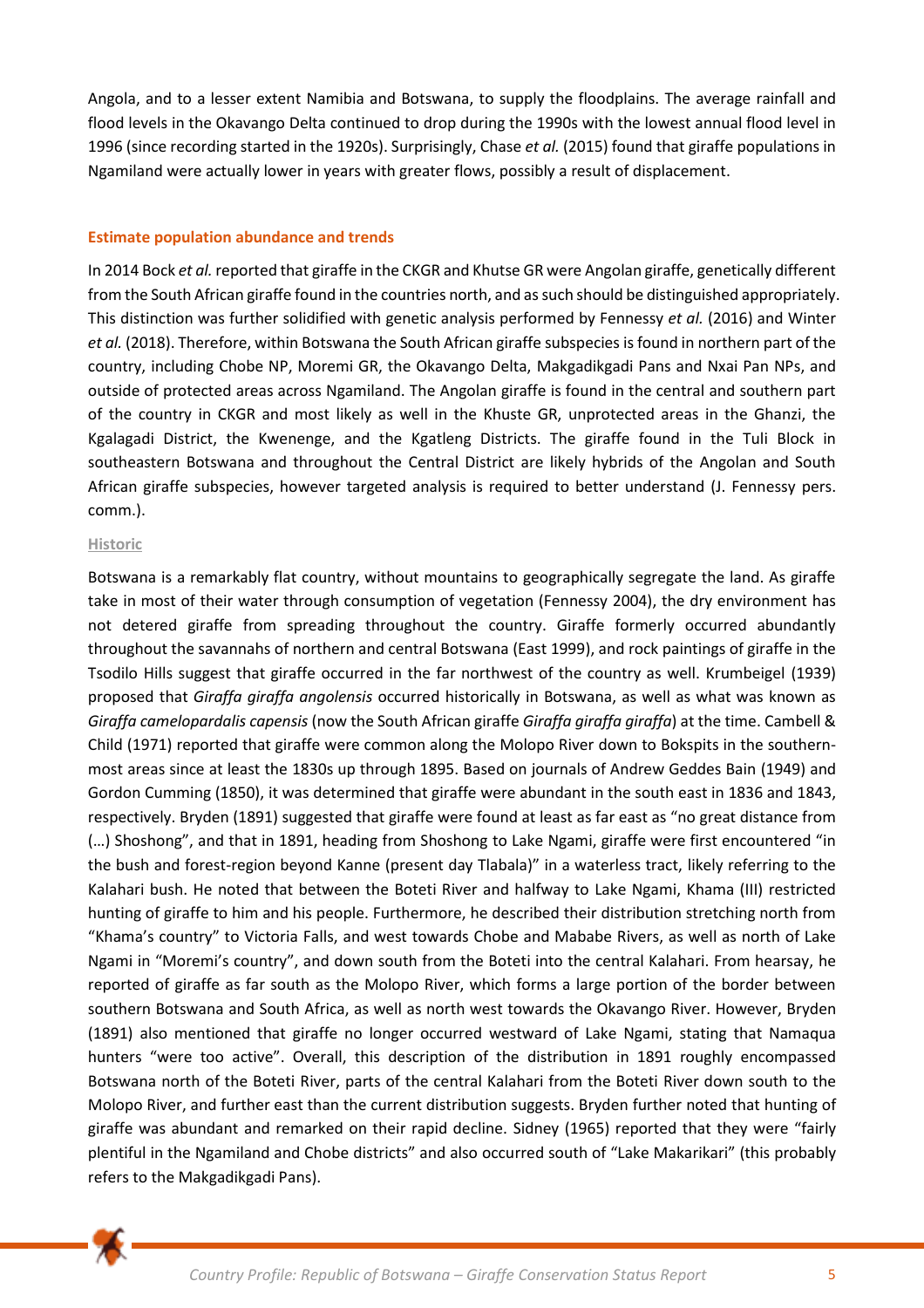Since 1979, the DWNP has sporadically conducted aerial surveys of parts of Botswana to estimate the population sizes of large mammals and ostrich. The DWNP consider the estimates from aerial surveys before 1989 to be unreliable or incompatible with estimates from 1989 onward due to discrepancy in the estimation methodology (Murray 1997). The aerial surveys did not standardise the strata that were flown, and the country was not surveyed as a whole until 2003. However, progressively larger areas were covered on average since the surveys began and by 1999 only the Tuli Block was excluded. In 2004 most of the Central District was excluded, and in 2005 only the western half of the country was surveyed. In 2007, only the Kgalagadi District, parts of Ghanzi District, CKGR, Kgalagadi Transfrontier Park and Khutse GR were surveyed. Furthermore, giraffe are notoriously difficult to see in aerial surveys, and consequently the surveys probably underestimated their numbers (Central Statistics Office 2005). Estimates from particularly the early 90s have a large confidence interval.

Between 1989 and 1991, Statistics Botswana (2015a) estimated the entire giraffe population in Botswana at 11,706. In 1990, there were an estimated 9,312 giraffe in Botswana (Government of Botswana 2002). In 1996, the first aerial survey included all districts and protected areas. Following the historical trend observed, the majority of giraffe were South African giraffe counted in Ngamiland (10,608), and the Okavango Delta (7,627). South African giraffe were also relatively abundant in Chobe District (1,236), including 666 in Chobe NP. In 1998, giraffe still occupied a substantial part of their former range, with the largest numbers in the northern region. According to East (1999), there was an estimated stable population of 5,100 giraffe in protected areas, 30 on private lands, and a stable or increasing population size of 6,570 in other areas. Despite lacking estimates for districts or protected areas, East (1999) claimed that giraffe were still common throughout the north of the country, with high numbers of South African giraffe in Chobe NP, Makgadikgadi Pans and Nxai Pan NPs, Moremi GR and the Okavango Delta in general, as well as a "substantial population" of Angolan giraffe in the CKGR. The biggest proportion of giraffe were found outside of protected areas, and the largest numbers occurred in the Okavango Delta, with the exception of the Kgalagadi Region, where giraffe mostly occur in the CKGR (Statistics Botswana 2015a).

In 2002, the National Wildlife Aerial Survey (DWNP 2002) included an explicit representation of the strata that were surveyed and showed that South African giraffe occurred throughout the north of the country (with the exception of the farmlands to the west of the Okavango Delta) in Ngamiland, Ghanzi, to Chobe along the north eastern border with Zimbabwe. The survey also showed giraffe – now most likely all Angolan giraffe – in CKGR and to south in Khutse GR (the only giraffe in Kweneng District) throughout the Central District and along the eastern border with South Africa (DWNP 2002). The 2003 and 2004 surveys indicated the same (DWNP 2003 & 2004), with the addition of 295 and 291 giraffe, respectively, estimated in the Tuli Block in the far east of the country. In 2006, 1,379 giraffe were estimated in Chobe District, 6,763 in Ngamiland, and 129 in Makgadikgadi Pans and Nxai Pan NPs (data was absent for the other districts) (DWNP 2006).

# **Current**

In 2010, Elephants without Borders/DWNP conducted an aerial survey of the north of the country. According to Chase (2010), the average sampling intensity of 14% was far greater than the previous 5% for the DWNP aerial surveys between 1993 and 2006. South African giraffe were observed throughout the north of the country, with the majority (3,676) occurring in Ngamiland. Furthermore, a statistically significant annual giraffe population decrease of 10% in the Okavango Delta was noted since 1993, with a 36% decrease in Moremi GR since 2004. An estimated 1,075 South African giraffe resided in Moremi GR, 3,676 in Ngamiland, and 1,245 in Chobe District including 770 in Chobe NP. The overall population in Ngamiland showed a slight decline since 1993, whilst those in Makgadikgadi Pans and Nxai Pan NPs, and Chobe District were stable.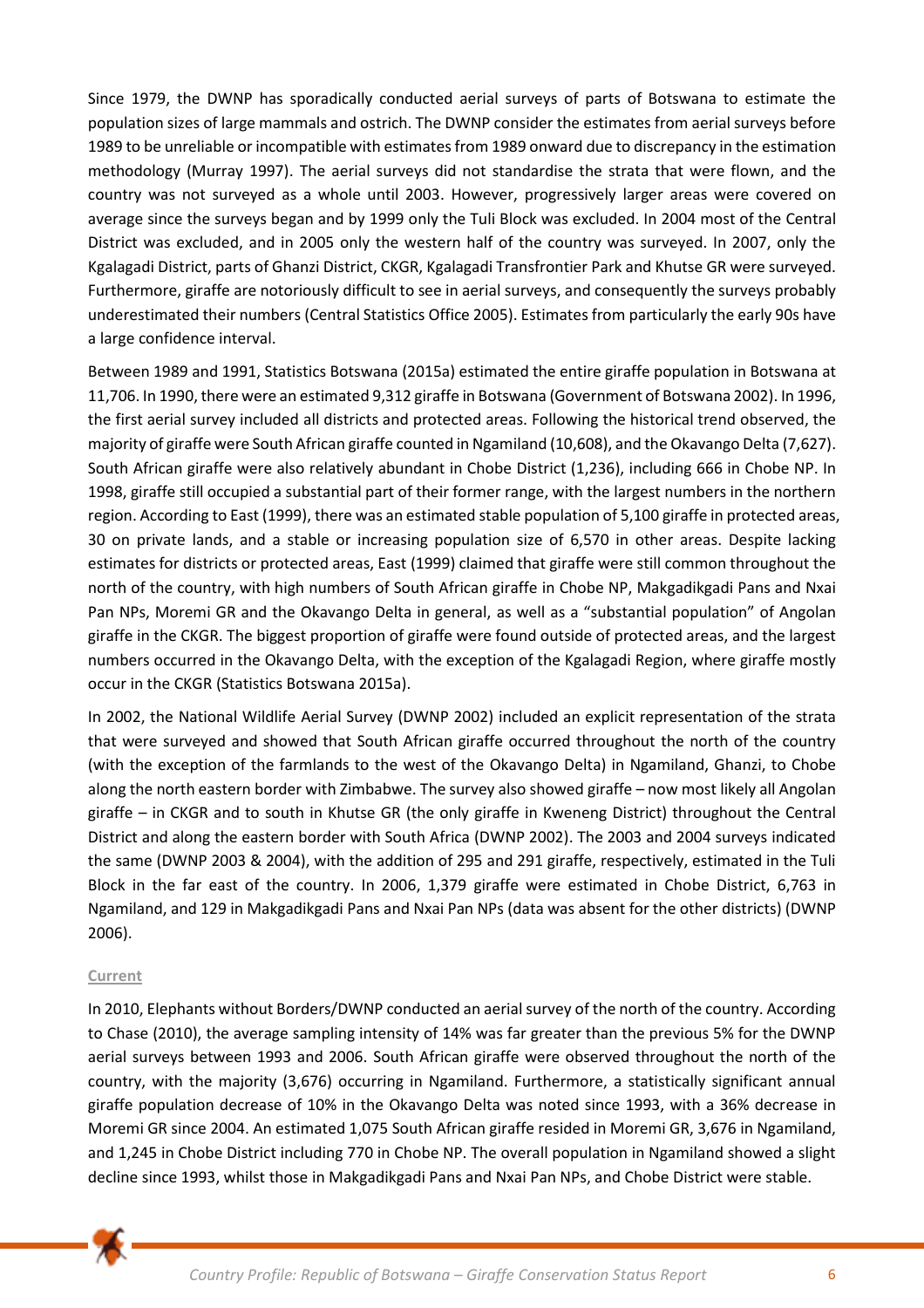In 2012, the DWNP survey highlighted similar results to Chase (2011) that South African giraffe populations had significantly decreased in Chobe NP, decreased slightly in Makgadikgadi Pans NP and increased in Moremi GR and Nxai Pan NP (DWNP 2012). The 2012 survey also showed an increase in Angolan giraffe in Khutse GR, a slight decrease in CKGR, and no significant changes in other protected areas (DWNP 2012). This survey was the most comprehensive to date in terms of area covered in Botswana, and showed that South African giraffe occurred throughout the north of the country (with the exception of the farmlands to the west of the Okavango Delta) with 1,075 in Chobe including 545 in Chobe NP, and 5,041 in Ngamiland including 1,047 in Moremi NP, 92 in Makgadikgadi Pans and Nxai Pan NPs, and an unknown number eastwards towards and along the Zimbabwean border. In Ghanzi District, 923 Angolan giraffe were estimated including the population in the CKGR, 348 in Khutse GR, 272 in Kgalagadi District in the Khawa Wildlife Management Area, and unknown numbers along the eastern border with South Africa in the Tuli Block and in the Southern District. The total country-wide population of giraffe was estimated at 8,976.

Another aerial survey was performed in 2014 by Elephants Without Borders and DWNP for multiple species across northern Botswana in Moremi GR and Ngamiland as a whole, Chobe District, and a portion of Central District (Chase, 2015). In Ngamiland, South African giraffe were reported to have decreased since the 1990s, with an all-time low of 3,676 in 2010, but the 2014 survey indicated an increase (Chase, 2015). Estimations for Moremi GR and Ngamiland were 1,353 and 6,532, respectively. Furthermore, the giraffe populations in Chobe District including the Chobe NP also showed an increased, with an estimated 1,427 and 849 individuals, respectively (Chase 2015). This survey found giraffe as far east as the Zimbabwean border and the Tuli Block (Chase 2015).

The most recent giraffe population estimates are based of the 2018 aerial survey Elephants Without Borders and DWNP performed during the dry season across northern Botswana, covering the same areas surveyed in 2014 (Chase *et al.* 2018). A total population estimate of 8,343 was made for giraffe in northern Botswana, covering the Chobe, Central, and Ngamiland Districts, and therefore presumably all South African giraffe (Chase *et al.* 2018). It was noted that the slight decline seen from the 2014 survey results was non-significant and the giraffe population remains stable (Chase *et al.* 2018). A complete summary of giraffe numbers (both South African and Angolan subspecies) from 1990 until 2018 is given in Table 1 below.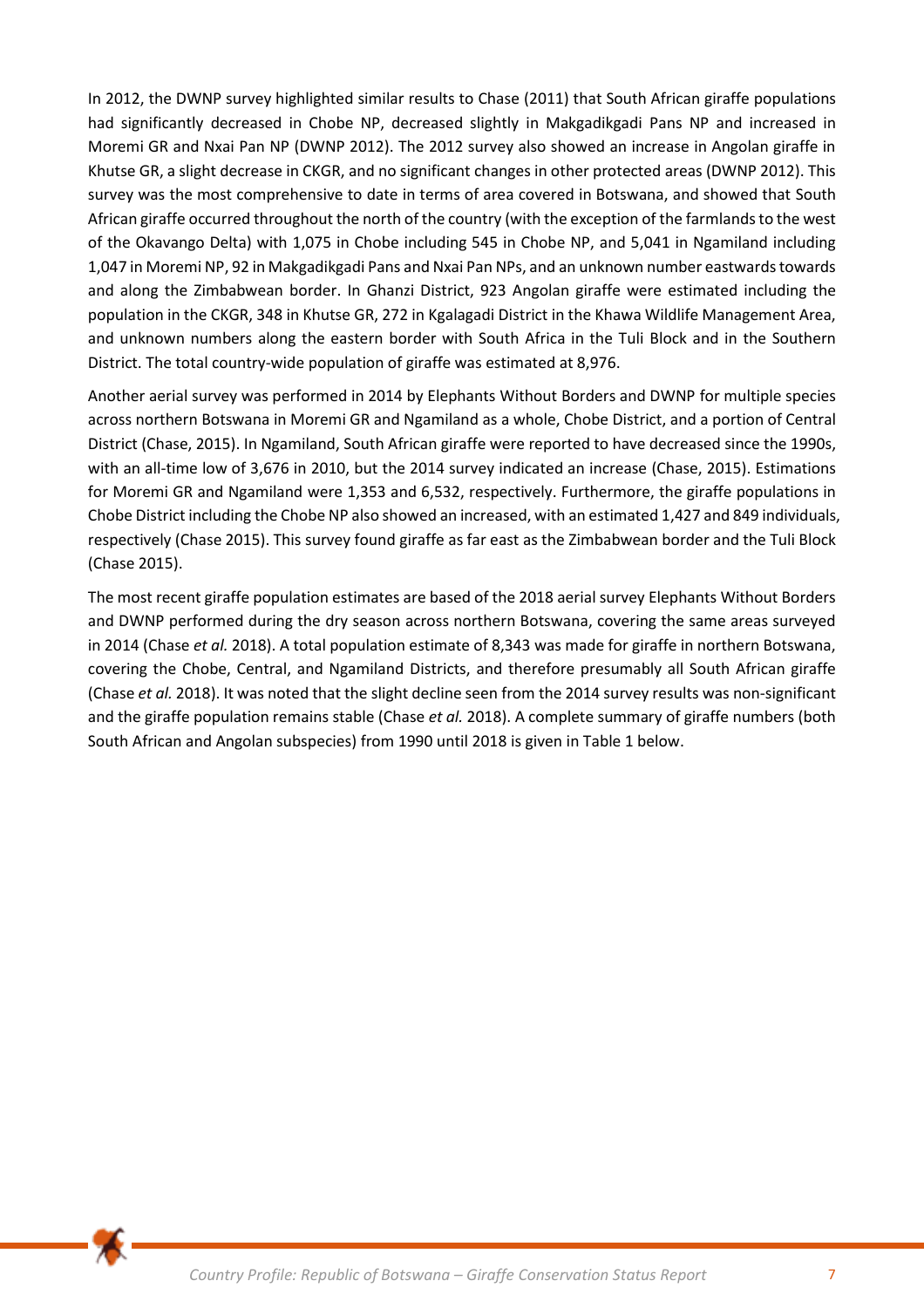Table 1: *Estimated number of giraffe in various districts and protected areas of Botswana from 1990 to 2014, compiled from aerial surveys of the DWNP and Mike Chase of Elephants without Borders, Statistics Botswana, Development Plan 9 of the government of Botswana and the African Antelope Database 1998 by Rod East. Blank cells mean data is not available. \*Includes both CKGR and Khutse GR, \*\*Not fully surveyed, \*\*\*Only Nxai Pan NP \*\*\*\*Only the north of the Central District, and excludes populations in the Tuli Block.* 

|                                          | 1990 | 1991 | 1992 | 1993 | 1994  | 1995 | 1996  | 1998  | 1999 wet | 1999 dry | 2001  |
|------------------------------------------|------|------|------|------|-------|------|-------|-------|----------|----------|-------|
| Chobe Dist.                              |      |      |      |      |       |      | 1236  |       | 1208     | 1262     | 978   |
| <b>Chobe NP</b>                          |      |      |      | 364  | 1107  |      | 666   |       | 552      | 850      | 692   |
| Ghanzi Dist.                             |      |      |      |      |       |      | 923   |       | 1149     | 2661     | 1546  |
| Moremi GR                                |      |      |      | 1309 | 1334  |      | 1691  |       | 1526     | 1370     | 1777  |
| Okavango Delta                           |      |      |      |      |       |      | 7627  |       | 8017     | 6725     | 5207  |
| Ngamiland                                |      |      |      |      |       |      | 10608 |       | 10118    | 9578     | 7577  |
| <b>CKGR</b>                              |      |      |      |      | 1115* |      | 893   |       | 1149     | 2661     | 1416  |
| Makgadikgadi<br>Pans and Nxai<br>Pan NPs |      |      |      | 214  | 390   |      | 475   |       | 232      | 200      | 206   |
| <b>Khutse GR</b>                         |      |      |      |      |       |      | 53    |       | 27       |          | 317   |
| Kgalagadi Dist.                          |      |      |      |      |       |      |       |       |          |          |       |
| <b>Central Dist.</b>                     |      |      |      |      |       |      |       |       |          |          |       |
| <b>Kweneng Dist.</b>                     |      |      |      |      |       |      |       |       |          |          |       |
| <b>Kgatleng Dist.</b>                    |      |      |      |      |       |      |       |       |          |          |       |
| <b>Total Estimate</b>                    | 9312 | 8970 | 7181 |      | 14049 | 9811 | 14143 | 11700 |          | 14689    | 12056 |

|                                          | 2002  | 2003 | 2004    | 2005 | 2006 | 2007 | 2010 | 2011 | 2012  | 2013 | 2014     | 2018 |
|------------------------------------------|-------|------|---------|------|------|------|------|------|-------|------|----------|------|
| Chobe Dist.                              | 835   | 1528 | 1885    | 1379 | 1379 |      | 1245 | 1483 | 1071  |      | 1427     | 1539 |
| <b>Chobe NP</b>                          | 540   | 999  | 1044    |      | 793  |      | 770  | 777  | 545   | 638  | 849      |      |
| Ghanzi Dist.                             | 1374  | 703  | 1148    | 1298 |      |      |      |      | 923   |      |          |      |
| Moremi GR                                | 1233  | 958  | 1101    | 1629 | 1008 |      | 1075 |      | 1047  | 584  | 1353     |      |
| Okavango Delta                           | 5358  | 4372 | 4496    | 4331 |      |      |      |      |       |      |          |      |
| Ngamiland                                | 6985  | 5517 | 6566    | 5262 | 6763 |      | 3676 |      | 5041  |      | 6532     |      |
| <b>CKGR</b>                              | 1253  | 703  | 1148    | 1210 |      | 1183 |      |      | 923   |      |          |      |
| Makgadikgadi<br>Pans and Nxai<br>Pan NPs | 524   | 327  | 867     |      | 129  |      | 227  |      | 92*** | 62   | 562      |      |
| <b>Khutse GR</b>                         | 0     | 0    | 154     | 219  |      |      |      |      | 348   |      |          |      |
| Kgalagadi Dist.                          |       |      |         |      |      |      |      |      | 272   |      |          |      |
| <b>Central Dist.</b>                     |       | 821  | 991 *** |      |      |      |      |      | 1285  | 562  | 1450**** | 1172 |
| <b>Kweneng Dist.</b>                     |       |      | 154     |      |      |      |      |      | 348   |      |          | 5633 |
| <b>Kgatleng Dist.</b>                    |       |      |         |      |      |      |      |      | 59    |      |          |      |
| <b>Total Estimate</b>                    | 10290 | 9463 | 11090   | 6779 |      |      |      |      | 8976  |      |          | 8343 |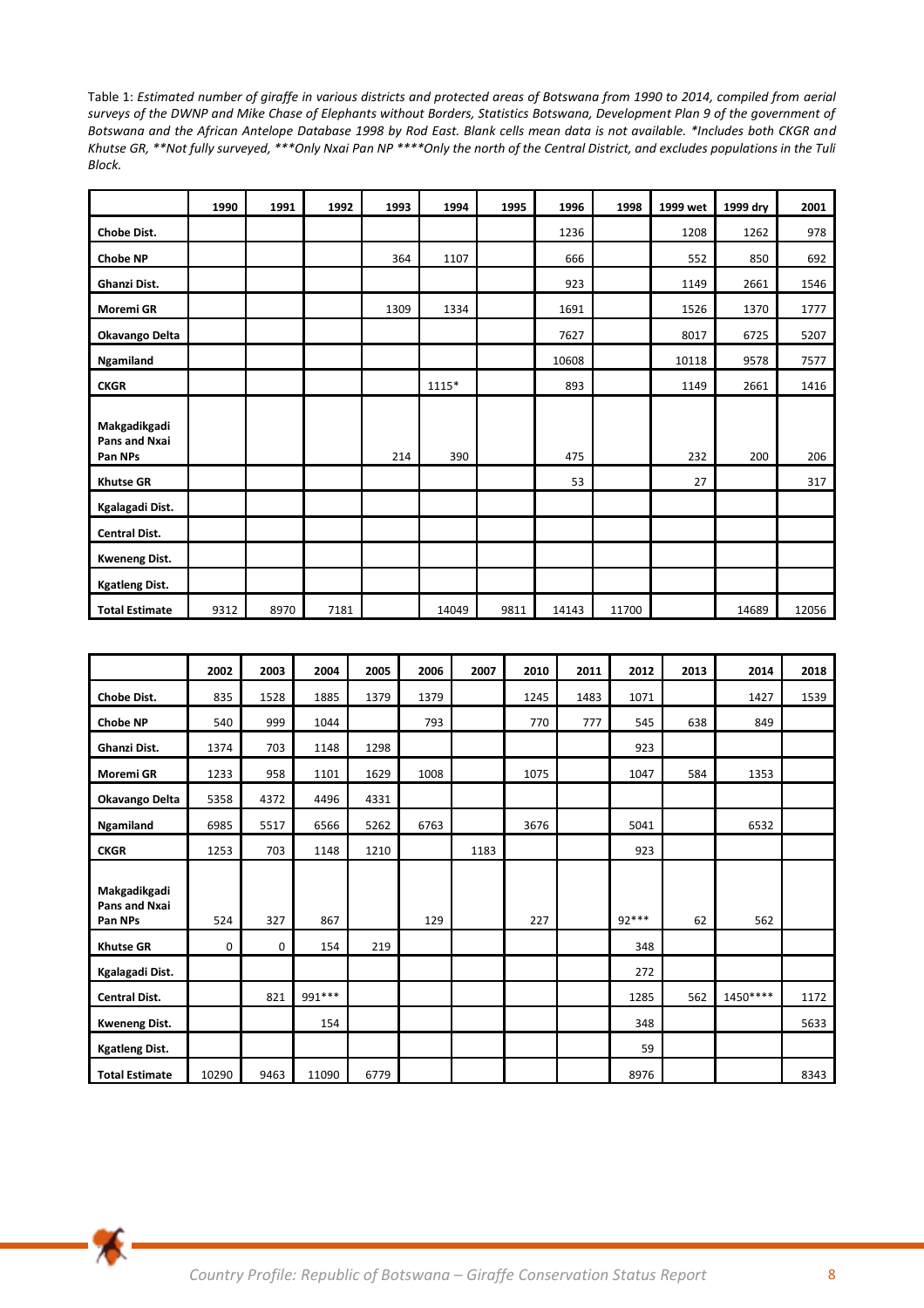#### **Summary**

The last country-wide survey of giraffe in northern Botswana occurred in 2018 estimating a total of 8,343 individuals (Chase *et al.* 2018). Based on the data from northern Botswana from the most recent aerial survey (Chase *et al.* 2018), combined with data from the aerial survey from 2014 (Chase 2015) and rest of the country in 2012 (DWNP 2012) a good estimate of the total number of giraffe (both South African and Angolan subspecies) in Botswana as of 2018 is approximately 10,000 giraffe. As of 2018 there are an estimated 8,000 South African giraffe and 2,000 Angolan giraffe. Based on data since 1989, it is estimated that populations within the protected areas are stable or increasing in recent years after an initial decline.

## **Future Conservation Management**

The following are proposed conservation management options for giraffe in Botswana:

- Development of National Giraffe Strategy and Action Plan for Botswana;
- Greater understanding of and updated giraffe population numbers, range and conservation status across the country, including (sub)speciation;
- GPS satellite tagging of giraffe populations to help with monitoring and anti-poaching support; and
- Support to dedicated giraffe conservation, habitat protection, anti‐poaching, education and awareness initiatives (government, NGO and academic).

#### **Acknowledgements**

We would like to thank the Government of Botswana, Great Elephant Census, Vulcan and Michael Chase (Elephants Without Borders) for their valuable input. This Country Profile was financially supported by the Giraffe Conservation Foundation and its supporters.

## **References**

- Albertson, A. 2010. The Scott Wilson "fencing impacts" report: ten years on. In K. Ferguson & J. Hanks, eds. *A review of the environmental, social and economic impacts of game and veterinary fencing in Africa with particular reference to the Great Limpopo and Kavango-Zambezi Transfrontier Conservation Areas*. pp. 83–98.
- Bain, A.G. 1949. *Journals of Andres Geddes Bain: trader, explorer, soldier, road engineer and egologist*. Edited by Margaret Hermina Lister. Van Reibeeck Society (Works, vol. 30), Cape Town, South Africa.
- Barbee, J. 2015. *Botswana seems to show the way ahead in conservation but poaching is still on the rise*. The Guardian.
- Barnett, R. 1997. *Food for thought: the utilizations of wild meat in eastern and southern Africa*, Nairobi: TRAFFIC East/Southern Africa.
- Bock, F., Fennessy, J., Bidon, T., Tutchings, A., Marais, A., Deacon, F. & Janke, A. 2014. *Mitochondrial sequences reveal a clear separation between Angolan and South African giraffe along a cryptic rift valley*. BMC Evolutionary Biology, *14***(1)**: 1–12.
- Botswana Tourism Organisation, 2016. Botswana Tourism. Available at: http://www.botswanatourism.co.bw/.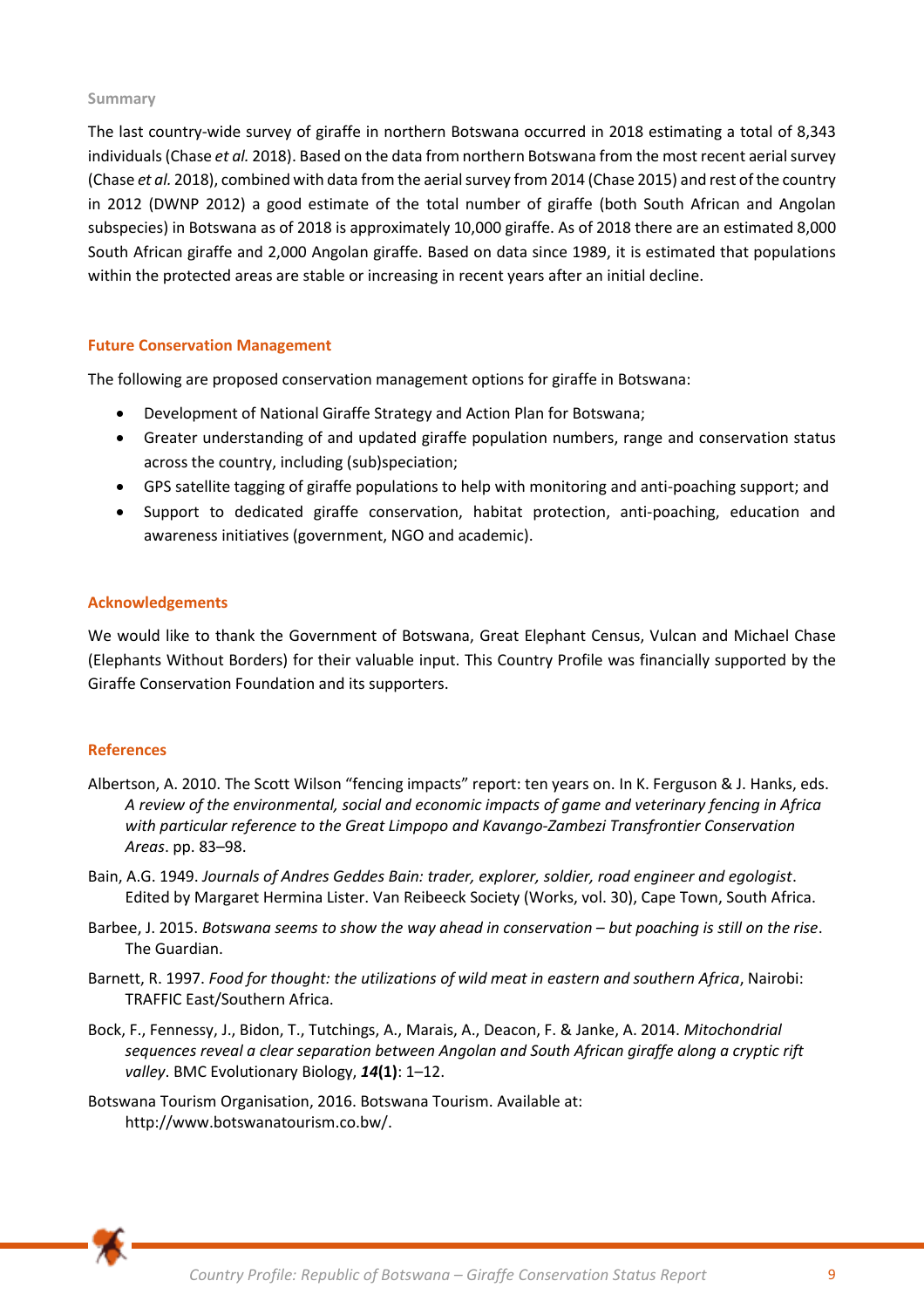- Bradley, C., Baker, A., Cumberland, S., Boomer, I. & Morrissey, I.P. 2007. *Dynamics of water movement and trends in dissolved carbon in a headwater wetland in a permeable catchment*. Wetlands, **27(4)**: 1066- 1080.
- Bryden, H.A., 1891. *On the present distribution of the giraffe, south of the Zambesi, and on the best means of securing living specimens for European collections*. Proceedings of The Zoological Society of London **59(3)**: 445–447.
- Cambell, A. & Child, G. 1971. *The impact of man on the environment in Botswana*. Botswana Notes and Records, **3**: 91–109.
- Central Intelligence Agency. 2017. *The World Fact Book: Botswana*. CIA World Factbook. https://www.cia.gov/library/publications/the-world-factbook/geos/bc.html.
- Central Statistics Office. 2005. *Wildlife Statistics 2004*, Gaborone.
- Chase, M.J. & Griffin, C.R. 2009. *Elephants caught in the middle: Impacts of war, fences and people on elephant distribution and abundance in the caprivi strip, Namibia*. African Journal of Ecology, **47(2)**: 223–233.
- Chase, M., 2011. *Fixed-wing aerial survey of wildlife in the abu wildlife management area (NG 26) Okavango delta, Botswana October 2010*. Kasane, Botswana.
- Chase, M., Schlossberg, S., Landen, K., Sutcliffe, R., Seonyatseng, E., Keitsile, A., & Flyman, M. 2015. *Dry season aerial survey of elephants and wildlife in northern Botswana, July–October 2014*. The Great Elephant Census, Kasane, Botswana.
- Chase, M., Scholssberg, S., Sutcliffe, R., & Seonyatseng, E. 2018. *Dry season aerial survey of elephants and wildlife in northern Botswana*. The Great Elephant Census, Kasane, Botaswana. https://elephantswithoutborders.org/site/wp-content/uploads/2018-Botswana-report-final-versioncompressed-upload.pdf.
- Coimbra, R.T.F., Winter, S., Kumar, V., Koepfli, K.P., Dobrynin, P., Fennessy, J., & Janeke, A. 2021. Wholegenome analysis of giraffe supports four distinct species. *Conservation Biology* **31**:13, 2929-2938.
- Cumming, RG. 1850. *Five years of a hunter's life*. John Murray, London, UK.
- Dagg, A.I., 2014. *Giraffe Biology, Behaviour and Conservation* 1st ed., Cambridge University Press.
- Darkoh, M. & Mbaiwa, J. 2014. *Okavango Delta – A Kalahari Oasis Under Environmental Threats*. Journal of Biodiversity & Endangered Species, **2(4)**: 4–9. http://esciencecentral.org/journals/okavango-delta-akalahari-oasis-under-environmental-threats-2332-2543.1000138.php?aid=33685.
- DWNP. 1993 2012. *Aerial census of wildlife and some domestic animals in Botswana*. Department of Wildlife and National Parks. Monitoring Unit, Research Division. Gaborone, Botswana.
- East, R., 1999. *African antelope database 1998*, Gland: IUCN/SSC Antelope Specialist Group. http://books.google.com/books?hl=en&lr=&id=59Ci3C8BCmEC&oi=fnd&pg=PR7&dq=African+Antelop e+Database+1998&ots=AGpWPs6cAZ&sig=GjowMasjvNknLoC4VlaD4lrnNnY.
- Fennessy, J.T., 2004. *Ecology of desert-dwelling giraffe Giraffa camelopardalis angolensis in northwestern Namibia*. School of Biological Studies, University of Sydney, Australia.
- Fennessy, J., Bidon, T., Reuss, F., Kumar, V., Elkan, P., Nilsson, M.A., Vamberger, M. Fritz, U. & Janke, A. 2016. *Multi-locus analysis reveal four giraffes species instead of one.* Current Biology, **26**: 2543- 2549.
- Gifford, J. 2013. *Botswana's wildlife crisis*. Geographical, **85(9)**: 30–36.

Government of Botswana, 2002. *National Development Plan 9.* Gaborone, Botswana.

Government of Botswana, 1992. *Wildlife Conservation and National Parks Act 1992*. Gaborone, Botswana.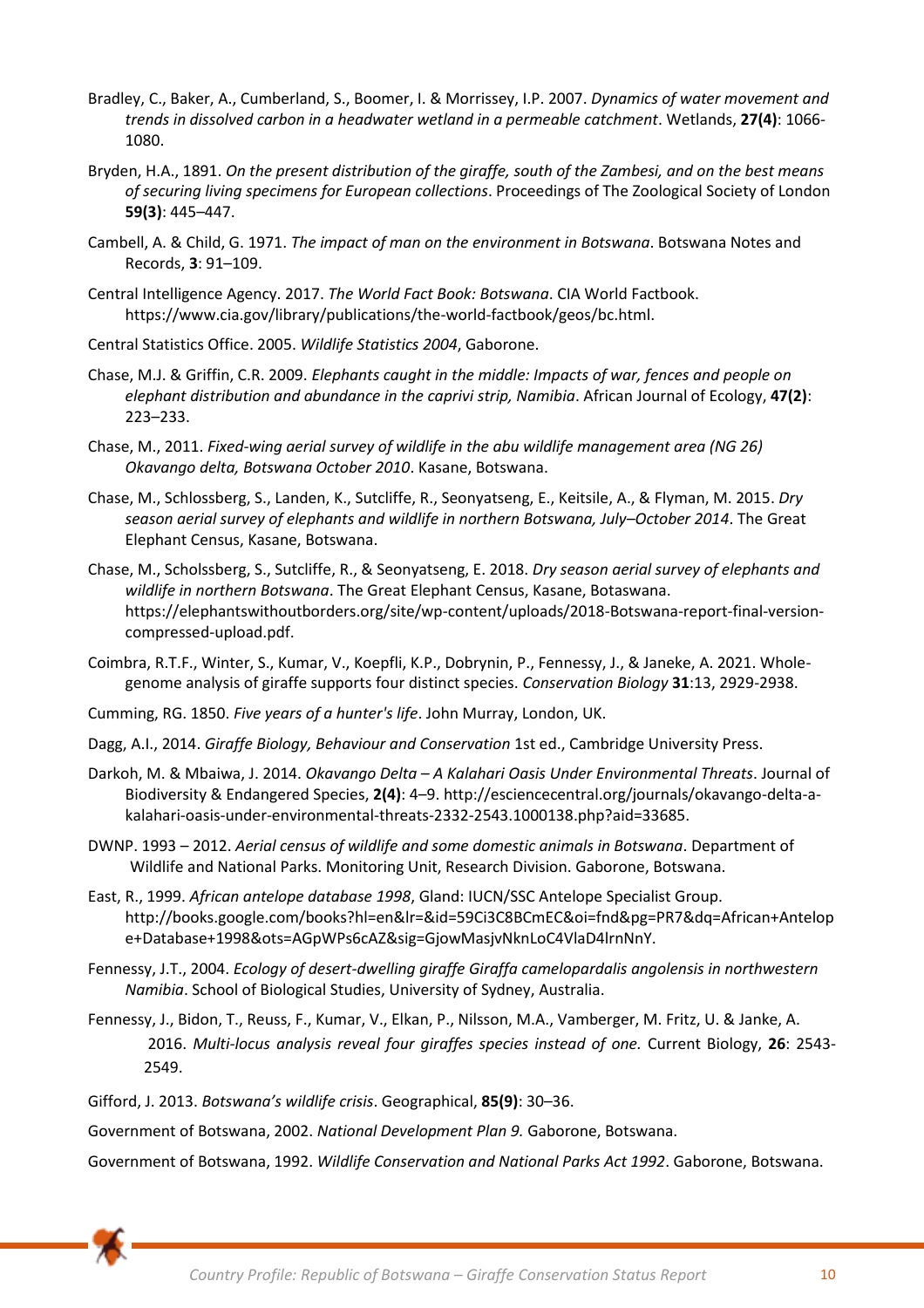Government of Botswana, 2014. *Wildlife Conservation and National Parks Act 2014*. Gaborone, Botswana.

- Hamandawana, H. & Chanda, R. 2010. *Natural and human dimensions of environmental change in the proximal reaches of Botswana's Okavango Delta*. Geographical Journal, **176(1):** 58–76.
- Kahler, J.S., Roloff, G.J. & Gore, M.L. 2013. *Poaching Risks in Community-Based Natural Resource Management.* Conservation Biology, **27(1)**: 177–186.
- Krumbeigel, I., 1939. *Die giraffe, Unter besonderer berücksichtigung der rassen*. Monographien der Wildsäugetiere, **8**: 1–98.
- Leroy, R., De Visscher, M. N., Halidou, O., & Boureima, A. 2009. *The last African white giraffes live in farmers' fields*. Biodiversity and conservation, **18(10)**: 2663-2677.
- Lesetedi, G.N., 2003. Urban-rural linkages as an urban survival strategy among urban dwellers in Botswana : the case of Broadhurst residents. Journal of Political Ecology, **10(1)**: 37–46.
- Lindsey, P., Tambling, C. J., Brummer, R., Davies-Mostert, H., Hayward, M., Marnewick, K., & Parker, D. 2011. *Minimum prey and area requirements of the Vulnerable cheetah Acinonyx jubatus: implications for reintroduction and management of the species in South Africa*. Oryx, **45(4)**: 587-599.
- Lindsey, P., Balme, G., Becker, M., Begg, C., Bento, C., Bocchino, C., Dickman, A., Diggle, R., Eves, H., Henschel, P., Lewis, D., Marnewick, K., Mattheus, J., McNutt, J.W., McRobb, R., Midlane, N., Milanzi, J., Morley, R., Murphee, M., Nyoni, P., Opyene, V., Phadima, J., Purchase, N., Rentsch, D., Roche, C., Shaw, J., van der Westhuizen, H., Van Vliet, N, & Zisadza, P. 2012. *Illegal hunting and the bush-meat trade in savanna Africa: drivers, impacts, and solutions to address the problem.* Panthera/Zoological Society of London/Wildlife Conservation Society report. New York, USA.
- Marais, A., Fennessy, J., Fennessy, S., Brand, R. & Carter, K. 2018. *Giraffa camelopardalis* ssp. *angolensis*. *The IUCN Red List of Threatened Species* 2018: e.T88420726A88420729. [https://dx.doi.org/10.2305/IUCN.UK.2018-](https://dx.doi.org/10.2305/IUCN.UK.2018-2.RLTS.T88420726A88420729.en) [2.RLTS.T88420726A88420729.en.](https://dx.doi.org/10.2305/IUCN.UK.2018-2.RLTS.T88420726A88420729.en) Downloaded February 2021.
- Mbaiwa, J.E. & Darkoh, M.B.K. 2005. *Sustainable Development and Natural Resource Competition and Conflicts in the Okavango Delta, Botswana*. Botswana Notes and Records, **37**: 40–60.
- McQualter, K. N., Chase, M. J., Fennessy, J. T., McLeod, S. R., & Leggett, K. E. 2016. *Home ranges, seasonal ranges and daily movements of giraffe (Giraffa camelopardalis giraffa) in northern Botswana*. African Journal of Ecology, **54(1)**: 99-102.
- Mogomotsi, P. K., Mogomotsi, G. E., Dipogiso, K., Phonchi-Tshekiso, N. D., Stone, L. S., & Badimo, D. 2020. *An analysis of communities' attitudes toward wildlife and implications for wildlife sustainability.* Tropical Conservation Science, **13**: 1-9.
- Moreki, J.C. & Tsopito, C.M. 2013. *Effect of climate change on dairy production in Botswana and its suitable mitigation strategies*. Online Journal of Animal and Feed Research, **3(6)**: 216–221.
- Muller, Z. 2008. *Quantifying giraffe poaching as population threat*. The Rothschild's Giraffe Project.
- Muller, Z., Bercovitch, F., Brand, R., Brown, D., Brown, M., Bolger, D., Carter, K., Deacon, F., Doherty, J.B., Fennessy, J., Fennessy, S., Hussein, A.A., Lee, D., Marais, A., Strauss, M., Tutchings, A. & Wube, T. 2018. *Giraffa camelopardalis*. The IUCN Red List of Threatened Species 2016: e.T9194A51140239. Downloaded February 2021.
- Murray, M. 1997. *Fauna of the Okavango River Basin (Botswanan sector) : specialist report*. Permanent Okavango River Basin Commisson, Preparatiry Assessment Study, 45.
- Parry, D.C. & Campbell, B.M. 1990. *Wildlife Management Areas of Botswana*. Botswana Notes and Records, **22**: 65–77.
- Pires, S.F. & Moreto, W.D. 2011. *Preventing Wildlife Crimes: Solutions That Can Overcome the "Tragedy of the Commons."* European Journal on Criminal Policy and Research, **17(2)**: 101–123.

*Country Profile: Republic of Botswana – Giraffe Conservation Status Report* 11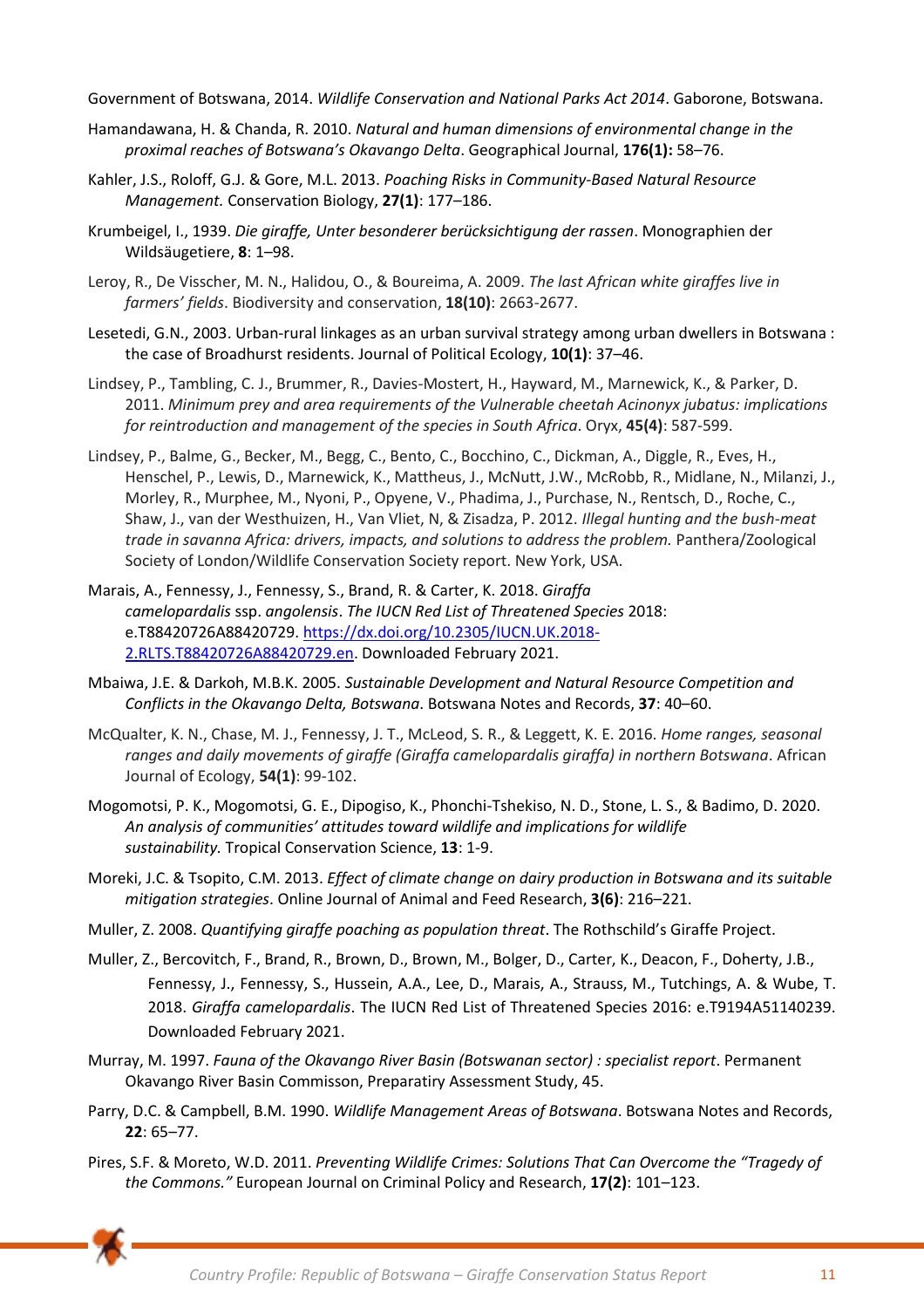- Rogan, M.S., Lindsey, P.A. & McNutt, J.W. 2015. *Illegal Bushmeat Hunting in the Okavango Delta , Botswana*: *Drivers, Impacts, and Potential Solutions*. FAO/Panthera/Botswana Conservation Trust, Harare, Zimbabwe.
- Seymour, R.S. 2001. *Patterns of Subspecies Diversity in the Giraffe, Giraffa camelopardalis (L. 1758): Comparison of Systematic Methods and Their Implications for Conservation Policy*. University of Kent at Canterbury, UK.
- Sidney, J. 1965. *Histroric distribution of giraffe*. Transactions of the Zoological Society of London, **30**.
- Statistics Botswana. 2015a. *Botswana environment statistics: Wildlife digest 2014*, Gaborone, Botswana.
- Statistics Botswana. 2015b. *Social and Economic Statistics*. Statistics Botswana. http://www.statsbots.org.bw/.
- The World Bank. 2016a. *Agricultural land (% of land area)*. http://data.worldbank.org/indicator/AG.LND.AGRI.ZS [Accessed March 22, 2017].
- The World Bank. 2016b. *Botswana Overview*. https://www.worldbank.org/en/country/botswana/overview.
- UNEP-WCMC. 2016. *Conservation dashboard for Botswana*. https://www.unepwcmc.org/#?country=BW&dashboard=show [Accessed March 17, 2017].
- Winter S, Fennessy J, & Janke A. 2018. *Limited introgression supports division of giraffe into four species*. *Ecology and Evolution,* **8**: 10156–10165. [https://doi.org/10.1002/ece3.4490.](https://doi.org/10.1002/ece3.4490)

# **Citation**

Ferguson, S., Fennessy, S., van Mourik, E.M. & Fennessy, J. 2021. *Country Profile: A rapid assessment of the giraffe conservation status in Botswana*. Giraffe Conservation Foundation. Windhoek, Namibia.